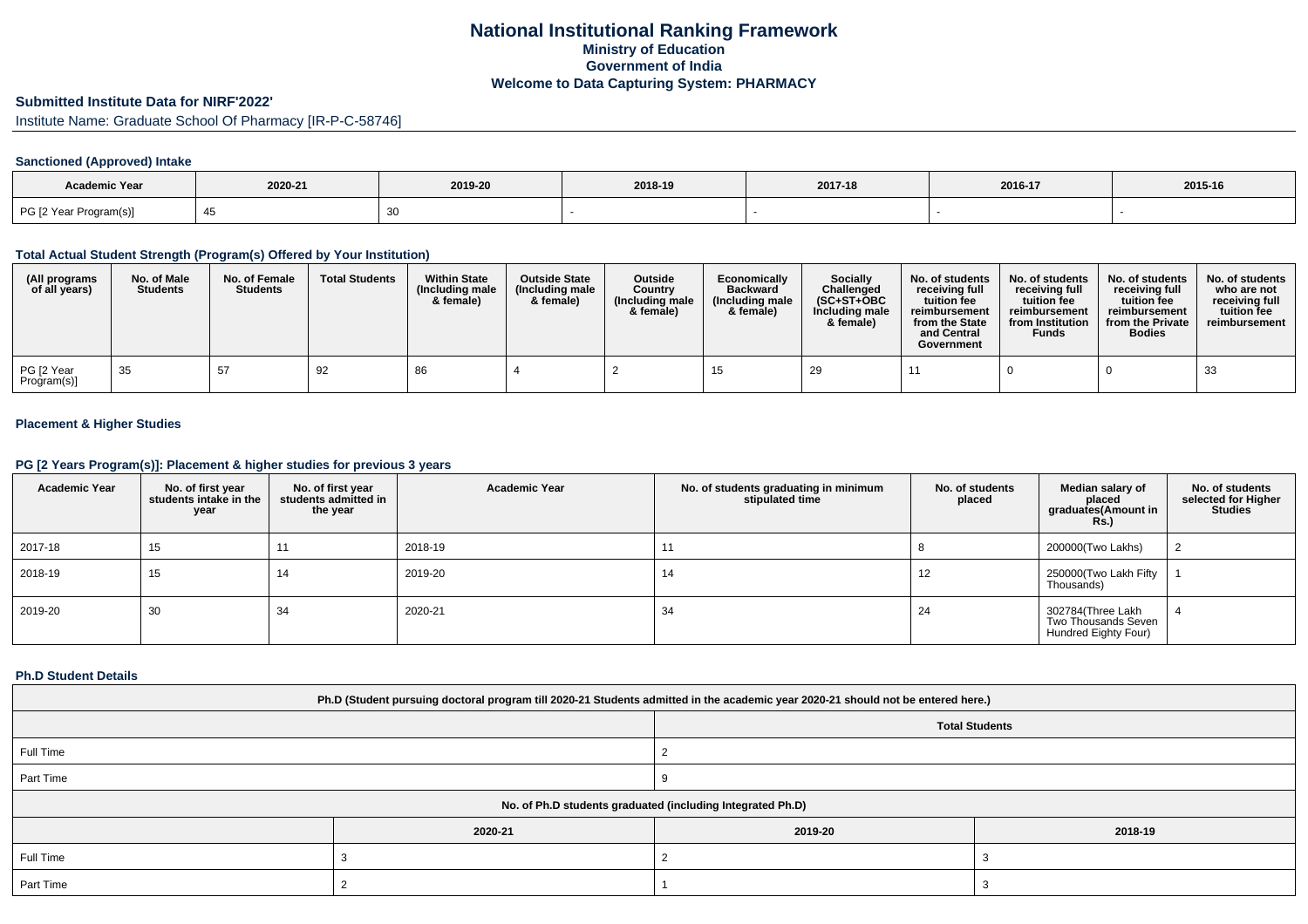#### **Financial Resources: Utilised Amount for the Capital expenditure for previous 3 years**

| Academic Year                                                                                        | 2020-21                                                   | 2019-20                                                      | 2018-19                                                   |  |  |  |  |  |
|------------------------------------------------------------------------------------------------------|-----------------------------------------------------------|--------------------------------------------------------------|-----------------------------------------------------------|--|--|--|--|--|
|                                                                                                      | <b>Utilised Amount</b>                                    | <b>Utilised Amount</b>                                       | <b>Utilised Amount</b>                                    |  |  |  |  |  |
| Annual Capital Expenditure on Academic Activities and Resources (excluding expenditure on buildings) |                                                           |                                                              |                                                           |  |  |  |  |  |
| Library                                                                                              | 438826 (Four Lakhs Thirty Eight Thousand Eight Hundred    | 358854 (Three Lakhs Fifty Eight Thousand Eight Hundred Fifty | 313975 (Three Lakhs Thirteen Thousand Nine Hundred        |  |  |  |  |  |
|                                                                                                      | Twenty Six Only)                                          | Four Only)                                                   | Seventy Five Only)                                        |  |  |  |  |  |
| New Equipment for Laboratories                                                                       | 41993739 (Four Crore Nineteen Lakhs Ninety Three Thousand | 7743694 (Seventy Seven Lakhs Forty Three Thousand Six        | 1081694 (Ten Lakhs Eighty One Thousand Six Hundred Ninety |  |  |  |  |  |
|                                                                                                      | Seven Hundred Thirty Nine Only)                           | Hundred Ninety Four Only)                                    | Four Only)                                                |  |  |  |  |  |
| Other expenditure on creation of Capital Assets (excluding                                           | 667667 (Six Lakhs Sixty Seven Thousand Six Hundred Sixty  | 2380906 (Twenty Three Lakhs Eighty Thousand Nine Hundred     | 640620 (Six Lakhs Forty Thousand Six Hundred Twenty Only) |  |  |  |  |  |
| expenditure on Land and Building)                                                                    | Seven Only)                                               | Six Only)                                                    |                                                           |  |  |  |  |  |

## **Financial Resources: Utilised Amount for the Operational expenditure for previous 3 years**

| <b>Academic Year</b>                                                                                                                                                                           | 2020-21                                                                           | 2019-20                                                                        | 2018-19                                                                 |  |  |  |  |  |
|------------------------------------------------------------------------------------------------------------------------------------------------------------------------------------------------|-----------------------------------------------------------------------------------|--------------------------------------------------------------------------------|-------------------------------------------------------------------------|--|--|--|--|--|
|                                                                                                                                                                                                | <b>Utilised Amount</b>                                                            | <b>Utilised Amount</b>                                                         | <b>Utilised Amount</b>                                                  |  |  |  |  |  |
| <b>Annual Operational Expenditure</b>                                                                                                                                                          |                                                                                   |                                                                                |                                                                         |  |  |  |  |  |
| Salaries (Teaching and Non Teaching staff)                                                                                                                                                     | 9248678 (Ninety Two Lakhs Forty Eight Thousand Six Hundred<br>Seventy Eight Only) | 6611420 (Sixty Six Lakhs Eleven Thousand Four Hundred<br>Twenty Only)          | 4305397 (Forty Three Lakhs Five Thousand Three Hundred<br>Ninety Seven) |  |  |  |  |  |
| Maintenance of Academic Infrastructure or consumables and<br>other running expenditures(excluding maintenance of hostels<br>and allied services, rent of the building, depreciation cost, etc) | 5245618 (Fifty Two Lakhs Forty Five Lakhs Six Hundred<br>Eighteen)                | 3656458 (Thirty Six Lakhs Fifty Six Thousand Four Hundred<br>Fifty Eight Only) | 3060165 (Thirty Lakhs Sixty Thousand One Hundred Sixty Five<br>Only)    |  |  |  |  |  |
| Seminars/Conferences/Workshops                                                                                                                                                                 | 53000 (Fifty Three Thousand Only)                                                 | 268090 (Two Lakhs Sixty Eight Thousand Ninety Only)                            | 206339 (Two Lakhs Six Thousand Three Hundred Thirty Nine<br>Only)       |  |  |  |  |  |

**IPR**

| Calendar year            | 2020 | 2019 | 2018 |
|--------------------------|------|------|------|
| No. of Patents Published |      |      |      |
| No. of Patents Granted   |      |      |      |

## **Sponsored Research Details**

| <b>Financial Year</b>                    | 2020-21                             | 2019-20                            | 2018-19                                                                 |
|------------------------------------------|-------------------------------------|------------------------------------|-------------------------------------------------------------------------|
| Total no. of Sponsored Projects          |                                     |                                    |                                                                         |
| Total no. of Funding Agencies            |                                     |                                    |                                                                         |
| Total Amount Received (Amount in Rupees) | 581000                              | 631000                             | 2534125                                                                 |
| Amount Received in Words                 | Five Lakhs Eighty One Thousand Only | Six Lakhs Thirty One Thousand Only | Twenty Five Lakhs Thirty Four Thousands One Hundred<br>Twenty Five Only |

### **Consultancy Project Details**

| <b>Financial Year</b>             | 2020-21 | 2019-20 | 2018-19 |  |
|-----------------------------------|---------|---------|---------|--|
| Total no. of Consultancy Projects |         |         |         |  |